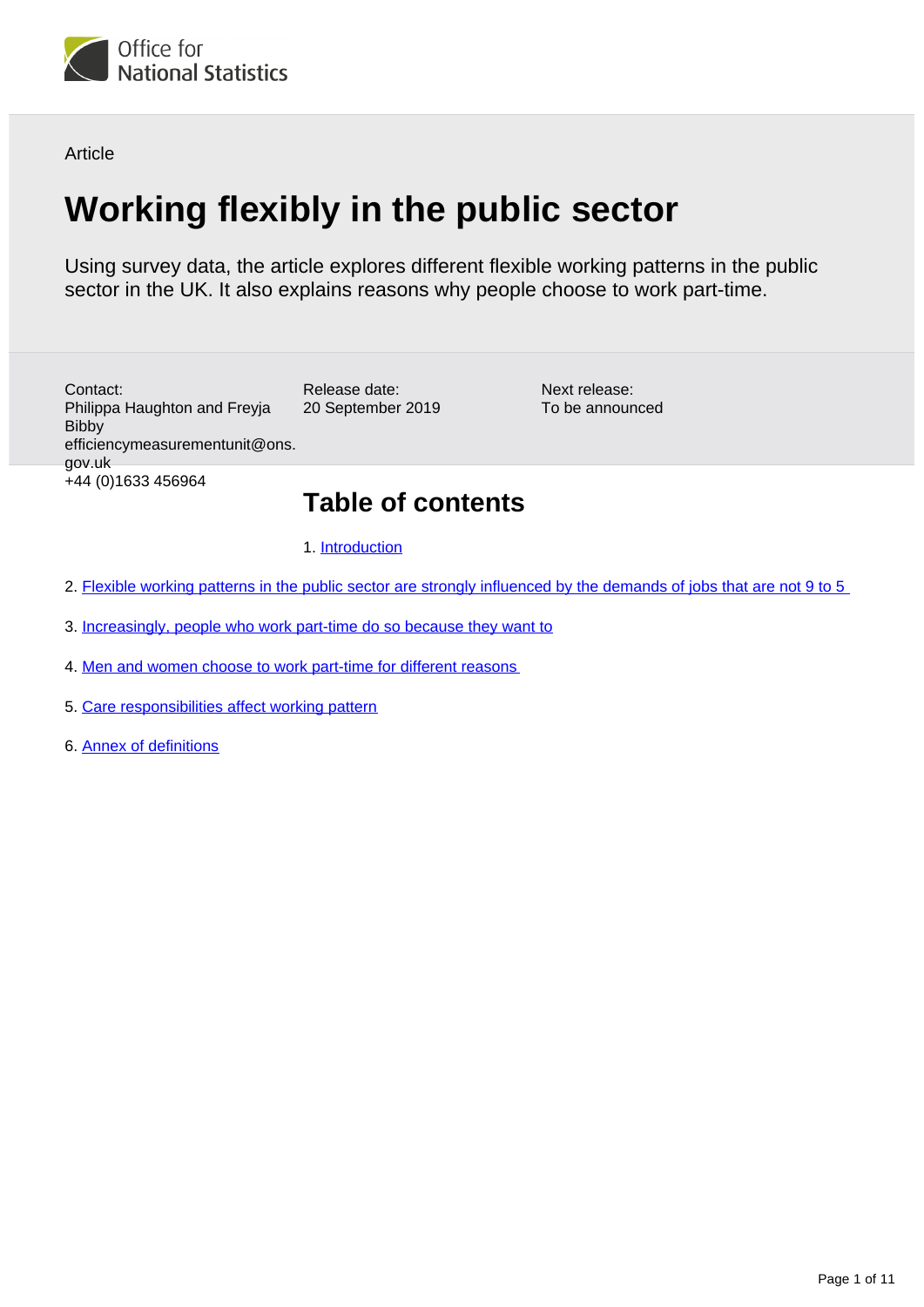## <span id="page-1-0"></span>**1 . Introduction**

Since June 2014, all UK employees have had the right, by law, to request flexible hours, although carers and parents have had the right to request flexibility to care for dependants since 1996.<sup>1</sup>

Research has shown that *[flexible working](https://www.ons.gov.uk/economy/governmentpublicsectorandtaxes/publicspending/articles/workingflexiblyinthepublicsector/2018#annex-of-definitions)* can improve employee well-being, as well as personal and team productivity and efficiency.²

In 2018, of all people who worked in the public sector, 42% said that they worked flexibly through alternative [working patterns](https://www.ons.gov.uk/economy/governmentpublicsectorandtaxes/publicspending/articles/workingflexiblyinthepublicsector/2018#annex-of-definitions) (Figure 1) including flexitime (where workers can vary start and finish times, and accrue hours), compressed hours, annualised hours, term-time only working, working on-call and zero hours contracts. In contrast, only 21% of private sector workers said that flexible working was part of their agreed working pattern.

A further 15% of public sector workers worked part-time hours without any additional flexibility.

But working patterns varied considerably between different public sector occupations. The lowest levels of flexibility were reported by police officers, and nurses and midwives. Local and national government administrators and teaching support assistants reported having most flexibility.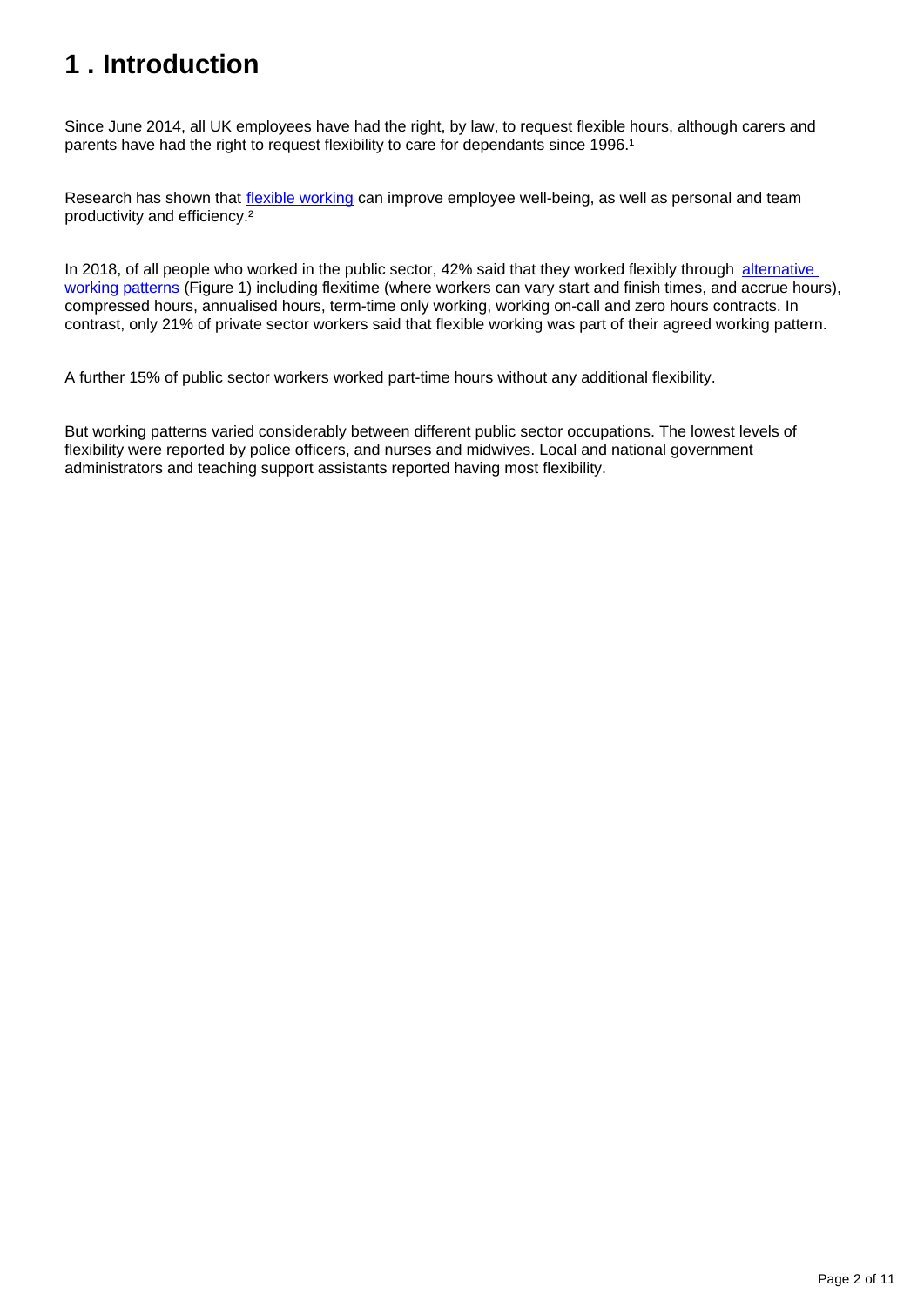### **Figure 1: Reported working patterns vary between different public sector occupations**

### **UK, Oct to Dec, 2018**

### Figure 1: Reported working patterns vary between different public sector occupations

UK, Oct to Dec, 2018



#### **Source: Office for National Statistics – Labour Force Survey, Oct to Dec 2018**

**Notes:**

1. Remaining space on the graph represents "full-time, not flexible".

Another part of working flexibly is being able to choose where you work. Only 3% of public sector workers report that they work mainly from home, compared with 17% of people who worked in the private sector.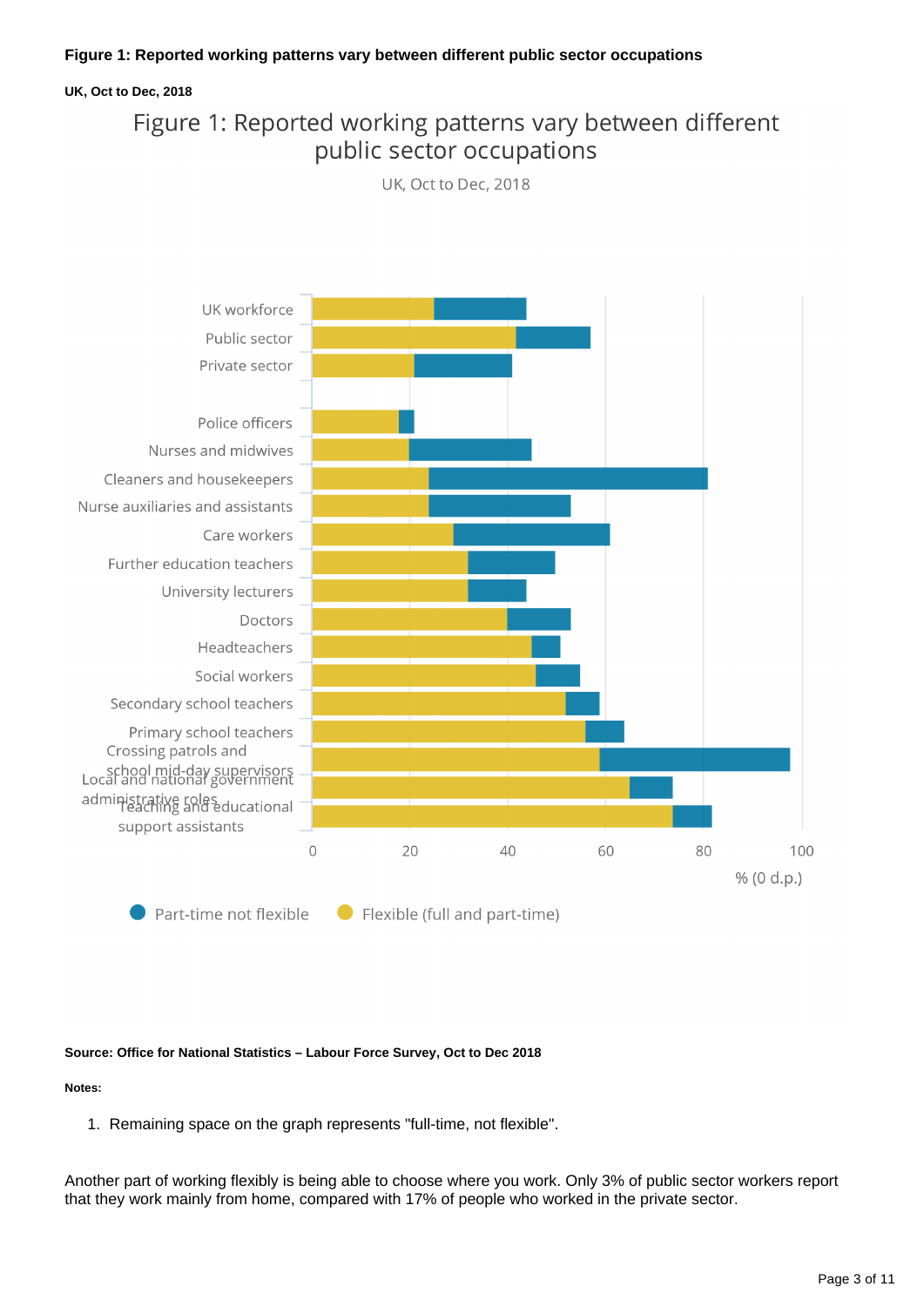### **Notes for: Introduction**

- 1. Doug Pyper, '[Briefing paper 01086, House of Commons Library, 3 October 2018, page 5](https://researchbriefings.parliament.uk/ResearchBriefing/Summary/SN01086)'; The Flexible [Working Regulations 2014](http://www.legislation.gov.uk/uksi/2014/1398/introduction/made)
- 2. OECD, 2016, '<u>Be Flexible! Background brief on how workplace flexibility can help European employees to</u> [balance work and family' \(PDF, 1.59MB\);](https://www.oecd.org/els/family/Be-Flexible-Backgrounder-Workplace-Flexibility.pdf) ['Flexible working'](http://www.legislation.gov.uk/uksi/2014/1398/introduction/made); Sharon Clarke and Lynn Holdsworth, 2017, ' [Flexibility in the Workplace: implications of flexible work arrangements for individuals, teams and](https://www.acas.org.uk/media/4901/Flexibility-in-the-Workplace-Implications-of-flexible-work-arrangements-for-individuals-teams-and-organisations/pdf/Flexibility-in-the-Workplace.pdf)  [organisations' \(PDF, 472KB\),](https://www.acas.org.uk/media/4901/Flexibility-in-the-Workplace-Implications-of-flexible-work-arrangements-for-individuals-teams-and-organisations/pdf/Flexibility-in-the-Workplace.pdf) ACAS research paper.

## <span id="page-3-0"></span>**2 . Flexible working patterns in the public sector are strongly influenced by the demands of jobs that are not 9 to 5**

The [largest occupations within the public sector](https://www.ons.gov.uk/economy/governmentpublicsectorandtaxes/publicspending/articles/whoworksinthepublicsector/2019-06-04) – healthcare professionals and those in education – are often jobs with working patterns outside of the "typical" 9 to 5. In these areas, flexible working is often determined by the needs of the job and not necessarily by the needs of the worker.

For example, 46% of those working in occupations in education- say that they can work flexibly. Yet, 76% of the reported flexible working patterns in education occupations are term-time only work and a further 16% are annualised contracts (where workers are contracted for a set number of hours each year) (Figure 2). This suggests that working patterns in education might not be as flexible as they first appear.

In healthcare occupations, 31% of flexible working patterns is "on-call", followed by "flexitime" (26%) and "annualised contracts" (26%). There is little opportunity for doctors, nurses and midwives, and nurse auxiliaries to work term-time only.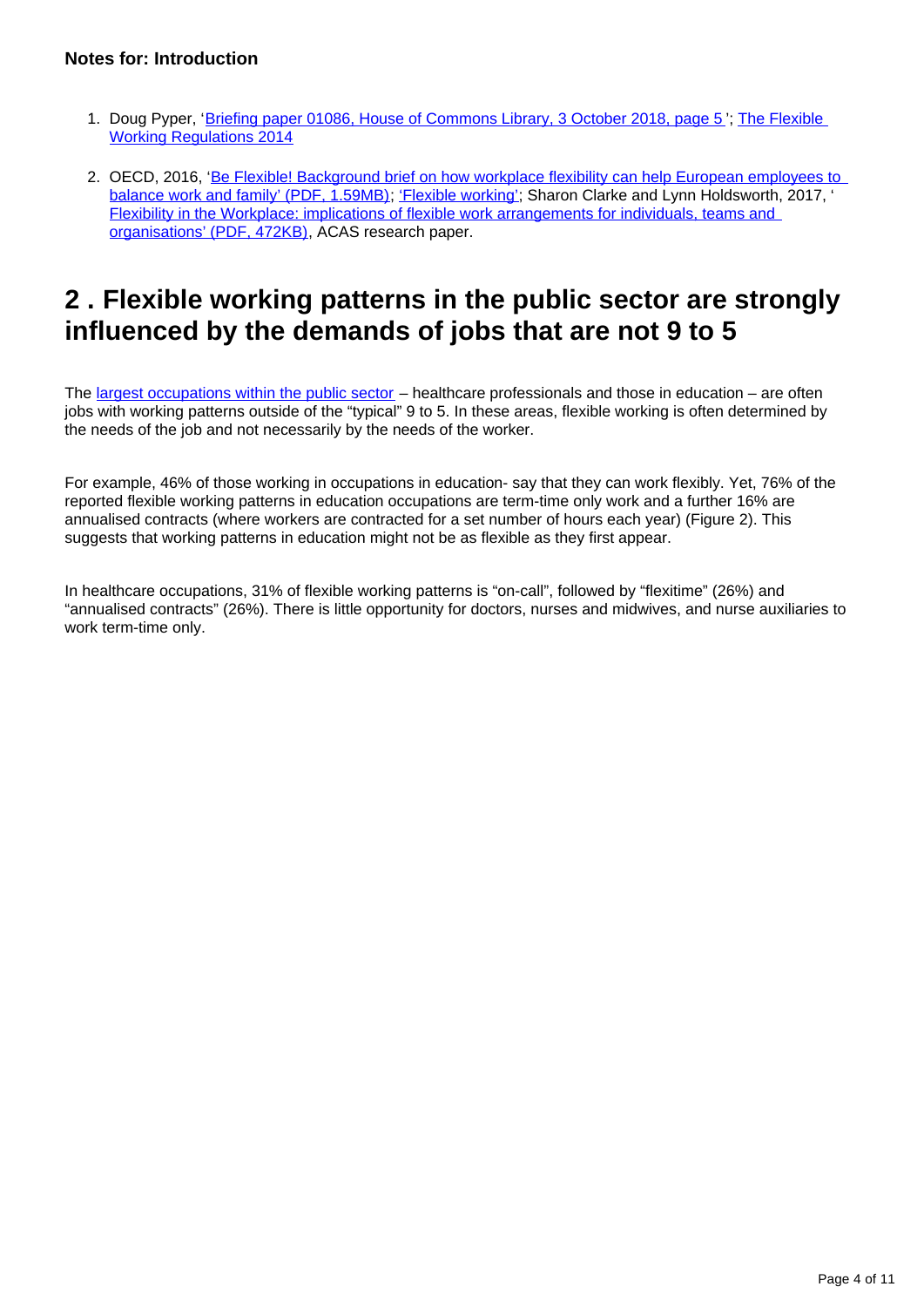### **UK, Oct to Dec 2018**

### Figure 2: Type of flexible working varies depending on occupation

UK. Oct to Dec 2018



### **Source: Office for National Statistics – Labour Force Survey, Oct to Dec 2018**

#### **Notes:**

- 1. "Education occupations" include Primary school teachers, Secondary school teachers, Headteachers, Teaching and educational support assistants, and Further education teachers. "Healthcare occupations" include Nurses and Midwives, Doctors, and Nurse auxiliaries and assistants.
- 2. Totals do not add to 100% because other categories have been suppressed due to small sample counts.

Flexible working patterns in these public sector occupations are often constrained by the needs of particular jobs.

In contrast, part-time work can offer flexibility on the terms of the worker.

## <span id="page-4-0"></span>**3 . Increasingly, people who work part-time do so because they want to**

In 2018, of all public sector workers, 23% reported working part-time; in the private sector, 21% said that they worked part-time.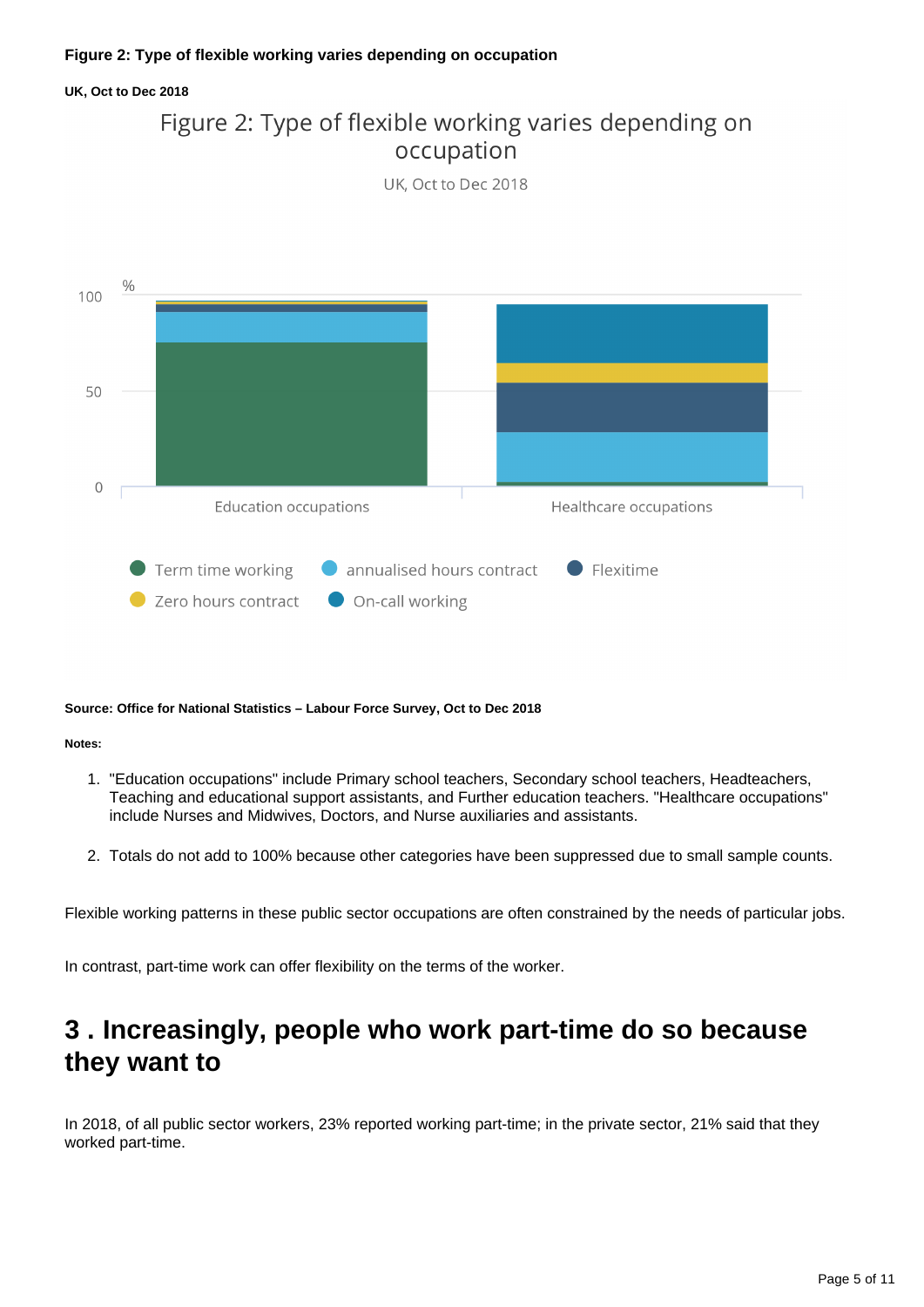Since 2012, a growing proportion of part-time public sector workers are choosing to work part-time because they do not want full-time jobs. At the same time, the proportion of people working part-time because they could not find a full-time job has decreased (Figure 3).

### **Figure 3: Increasing numbers of part-time workers are part-time because they do not want a full-time job**

### **UK, 2012 to 2018**





UK, 2012 to 2018

### **Source: Office for National Statistics – Annual Population Survey, Jan to Dec 2012 to 2018**

#### **Notes:**

1. Totals do not add to 100% because other categories have been suppressed due to small sample counts.

Data for 2018<sup>1</sup> showed that 85% of the overall part-time public sector workforce said that they did not want fulltime work (Figure 4).

This figure rose to 98% for doctors, 95% for police officers and 93% for nurses and midwives.

In comparison, only 70% of part-time workers in the private sector said that they worked part-time because they did not want a full-time job.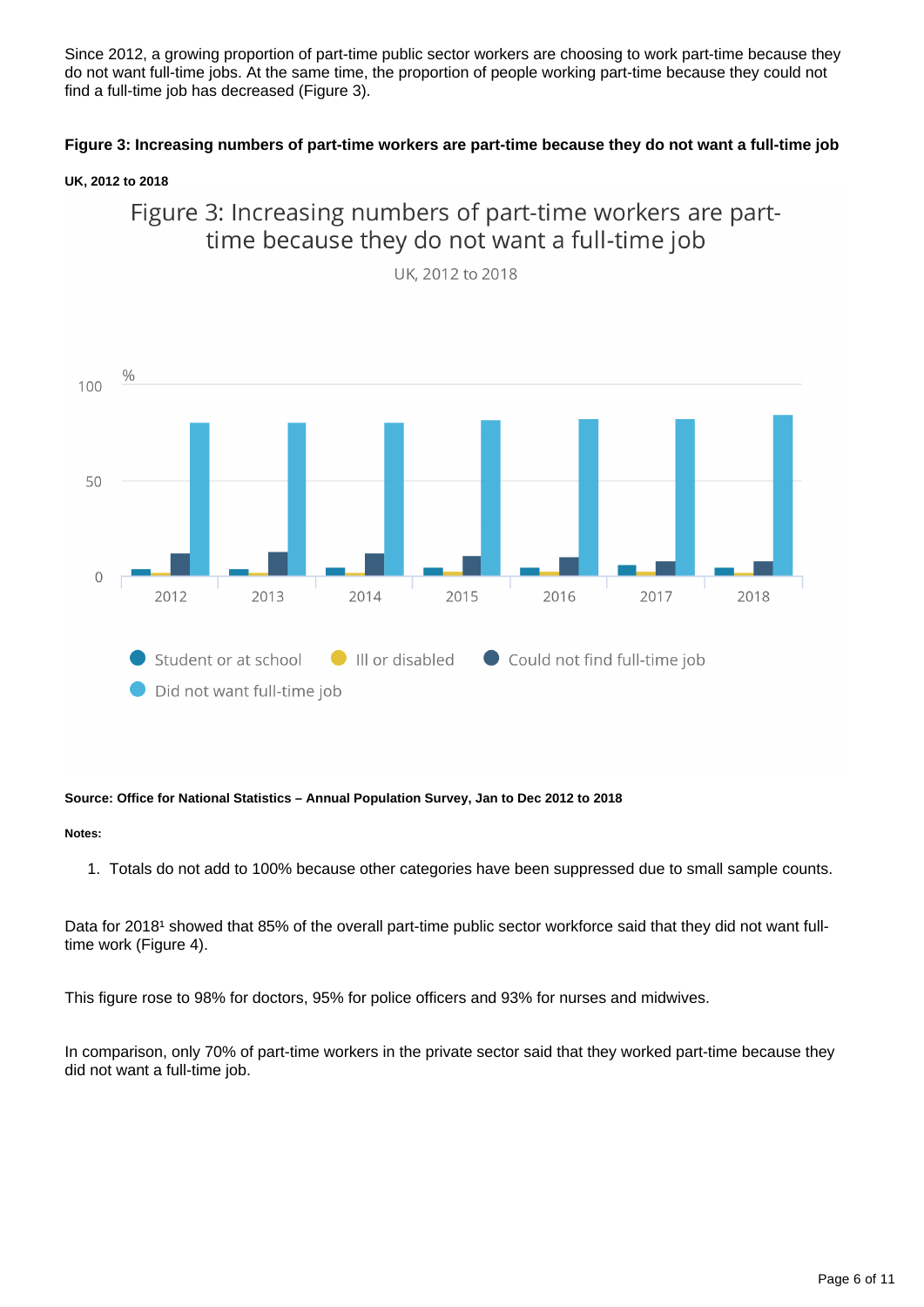### **Figure 4: The proportion of those working part-time because they do not want a full-time job varies across public sector occupations**

#### **UK, Public sector workers, 2018**

### Figure 4: The proportion of those working part-time because they do not want a full-time job varies across public sector occupations

UK, Public sector workers, 2018



#### **Source: Office for National Statistics – Annual Population Survey, Jan to Dec 2018**

### **Notes:**

1. "Other" includes "Student or at school", "Ill or disabled", and "Could not find full-time job".

### **Notes for: Increasingly, people who work part-time do so because they want to**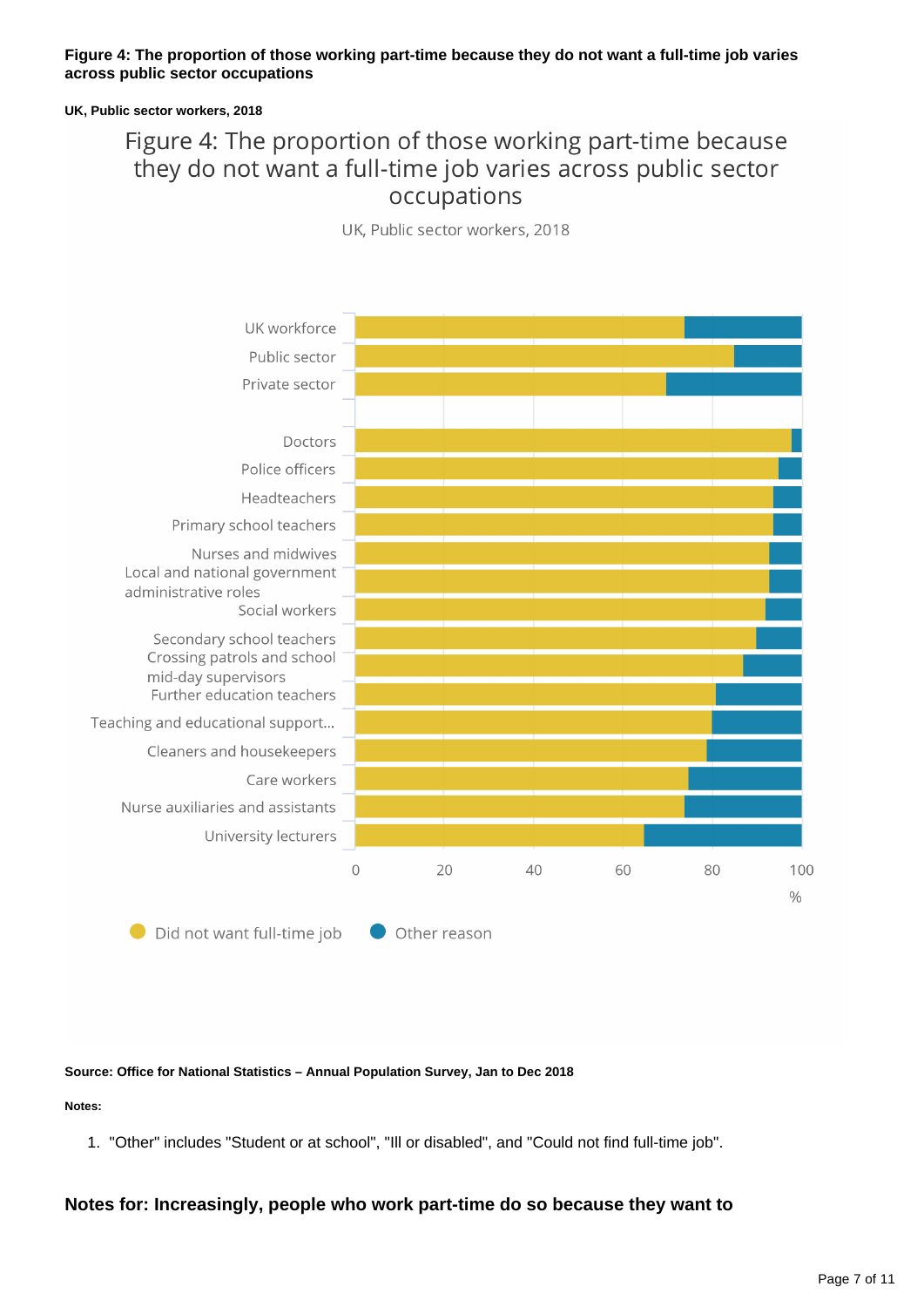1. Office for National Statistics – Annual Population Survey, January to December 2018.

## <span id="page-7-0"></span>**4 . Men and women choose to work part-time for different reasons**

Men and women working in the public sector vary in the reasons they give for not wanting a full-time job. Women are most likely to choose not to work full-time in order to spend more time with family. On the other hand, men tend to choose part-time work because they feel financially secure or because they earn enough working parttime (Figure 5).

Only 6% of women and 2% of men in the public sector said that they worked part-time because of insufficient childcare facilities.

### **Figure 5: Men and women give different reasons for working part-time**

### **UK, Public sector workers, Jan to Mar 2018**

### Figure 5: Men and women give different reasons for working part-time

UK, Public sector workers, Jan to Mar 2018



### **Source: Office for National Statistics – Annual Population Survey (wave 1) 2018**

### **Notes:**

1. Percentages may not sum to 100% due to rounding.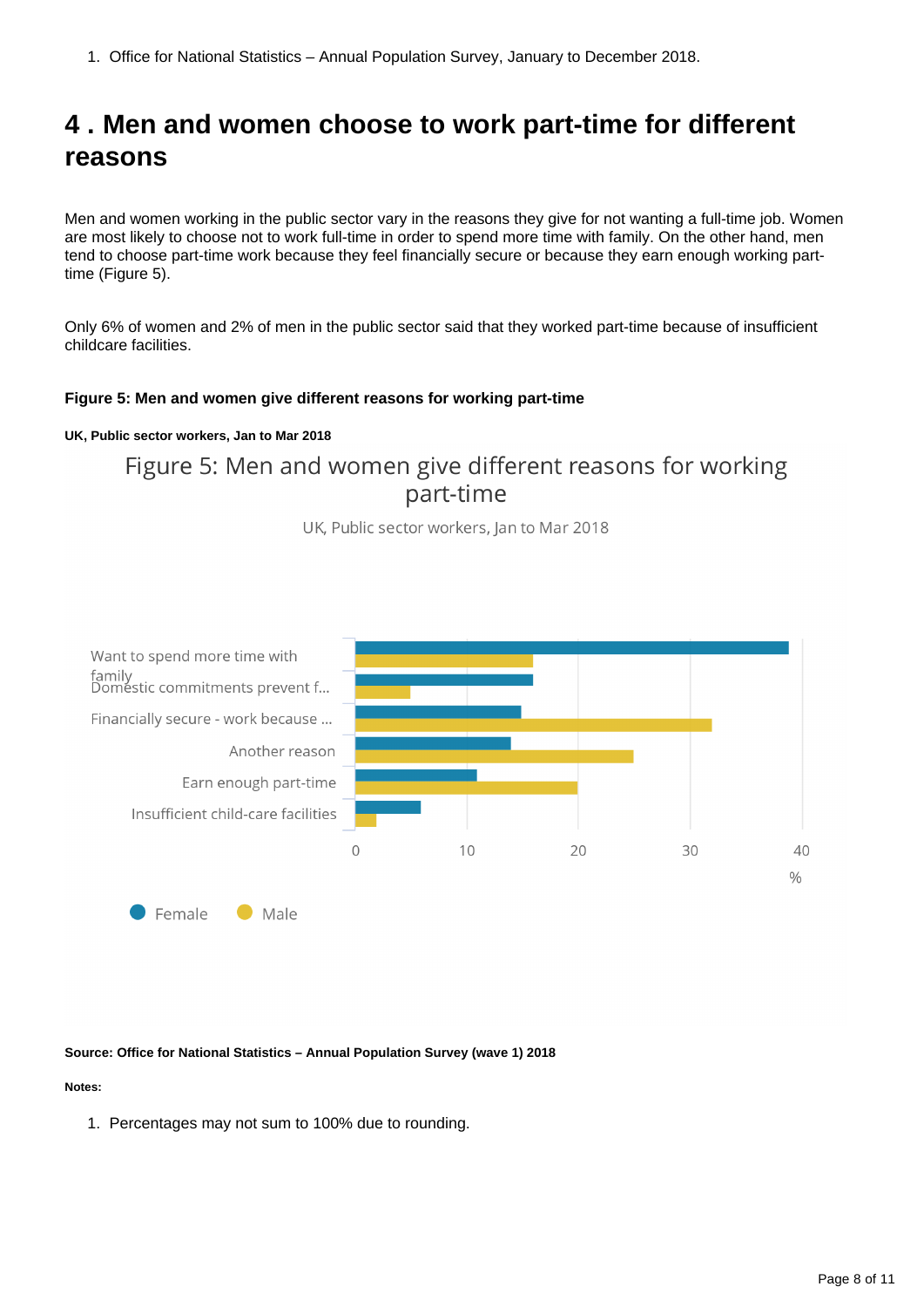## <span id="page-8-0"></span>**5 . Care responsibilities affect working pattern**

"Insufficient childcare facilities" was the lowest reported reason for working part-time by people in the public sector.

However, looking after children and/or relatives does affect working patterns.

Of those who gave family time and domestic commitments as reasons for working part-time, around three quarters said that they had caring responsibilities for their children and/or relatives.

In contrast, of those who said that they worked part-time because they had enough money or because they earned enough part-time, only 25% reported having caring responsibilities (Figure 6).

### **Figure 6: Care responsibilities affect the reasons that people work part-time**

### **UK, Public sector workers, Jan to Mar 2018**

### Figure 6: Care responsibilities affect the reasons that people work part-time

UK, Public sector workers, Jan to Mar 2018



**Source: Office for National Statistics – Annual Population Survey (wave 1) 2018**

## <span id="page-8-1"></span>**6 . Annex of definitions**

This article uses the Labour Force Survey (LFS) and the Annual Population Survey (APS) for analysis. These are self-reported surveys. Therefore, there is no set hourly value for "part-time work" and "full-time work".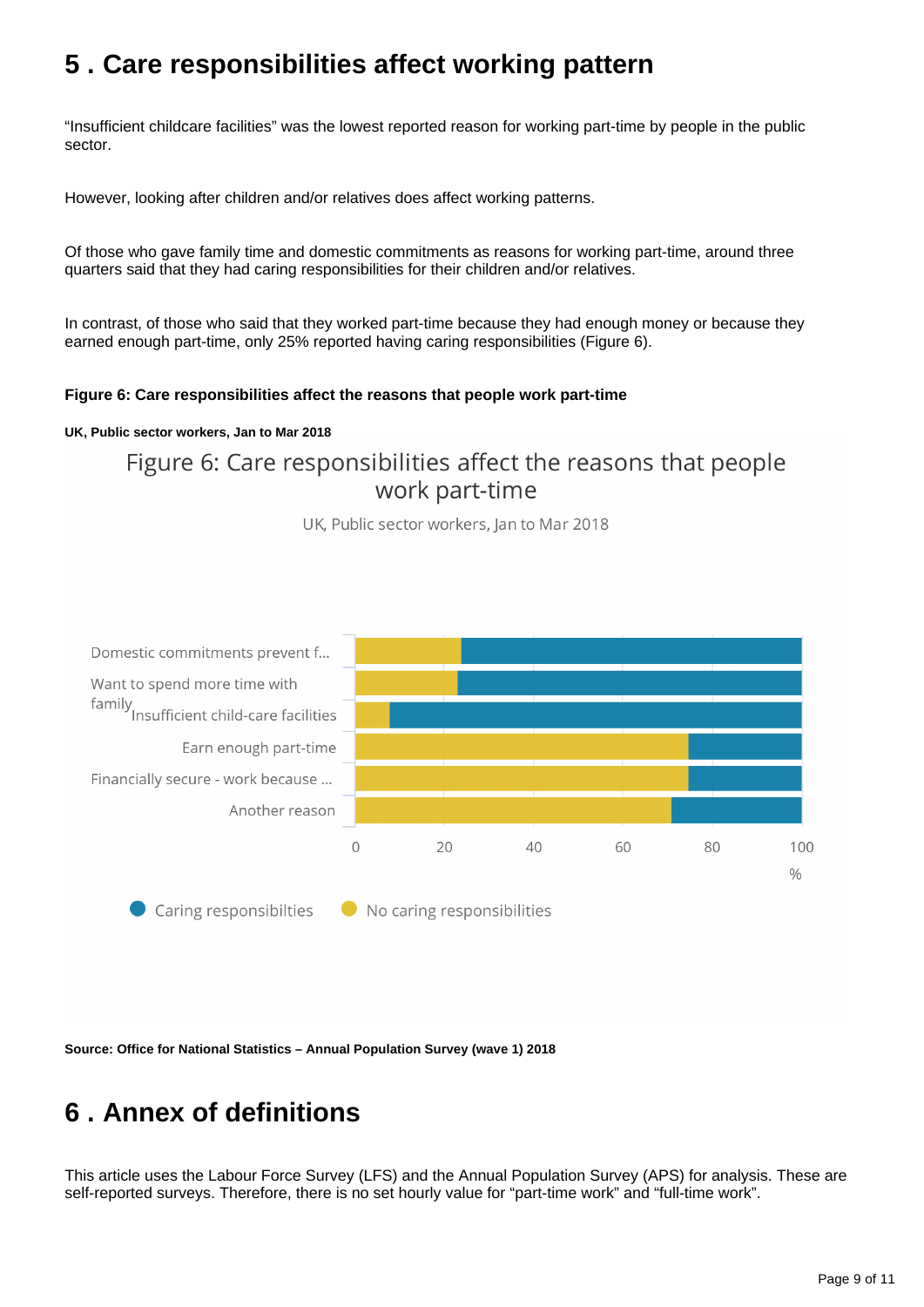### **Definitions of flexible working<sup>1</sup>**

To find out about alternative working patterns, respondents to the Labour Force Survey were asked:

"Some people have special working hours arrangements that vary daily or weekly. In your (main) job is your agreed working arrangement any of the following…."

### **Flexible working hours**

Employees can vary their daily start and finish times each day. Over an accounting period (usually four weeks or a calendar month) debit and credit hours can be carried over into another accounting period. Variable start and finish times on their own are not enough for a flexitime system. There must also be a formal accounting period.

### **Annualised hours contract**

The number of hours an employee has to work are calculated over a full year. As an example, an employee may be contracted for 1,900 hours per year, instead of 40 hours per week (after allowing for leave and other entitlements). Longer hours are worked over certain parts of the year and shorter hours at other periods. Variations in hours are related to seasonal factors or fluctuation in demand for the company's goods or services.

### **Term-time working**

Employees' work during the school or college term. Unpaid leave is taken during the school holidays, although their pay may be spread equally over the year.

### **Job sharing**

This is a type of part-time working. A full-time job is divided between, usually, two people. The job sharers work at different times, although there may be a changeover period.

### **Nine-day fortnight**

In this pattern, individual employees have one day off every other week. The actual day off may vary so long as the employee keeps to an alternating pattern of one 5-day week followed by one 4-day week. This working pattern is full-time with compressed hours.

### **Four-and-a-half-day week**

This typically involves the normal working week finishing early on Fridays. The short day need not necessarily be Friday, but this is the most obvious and common day. This working pattern is full-time with compressed hours.

### **Zero hours contract**

Here, a person is not contracted to work a set number of hours and is only paid for the number of hours that they actually work.